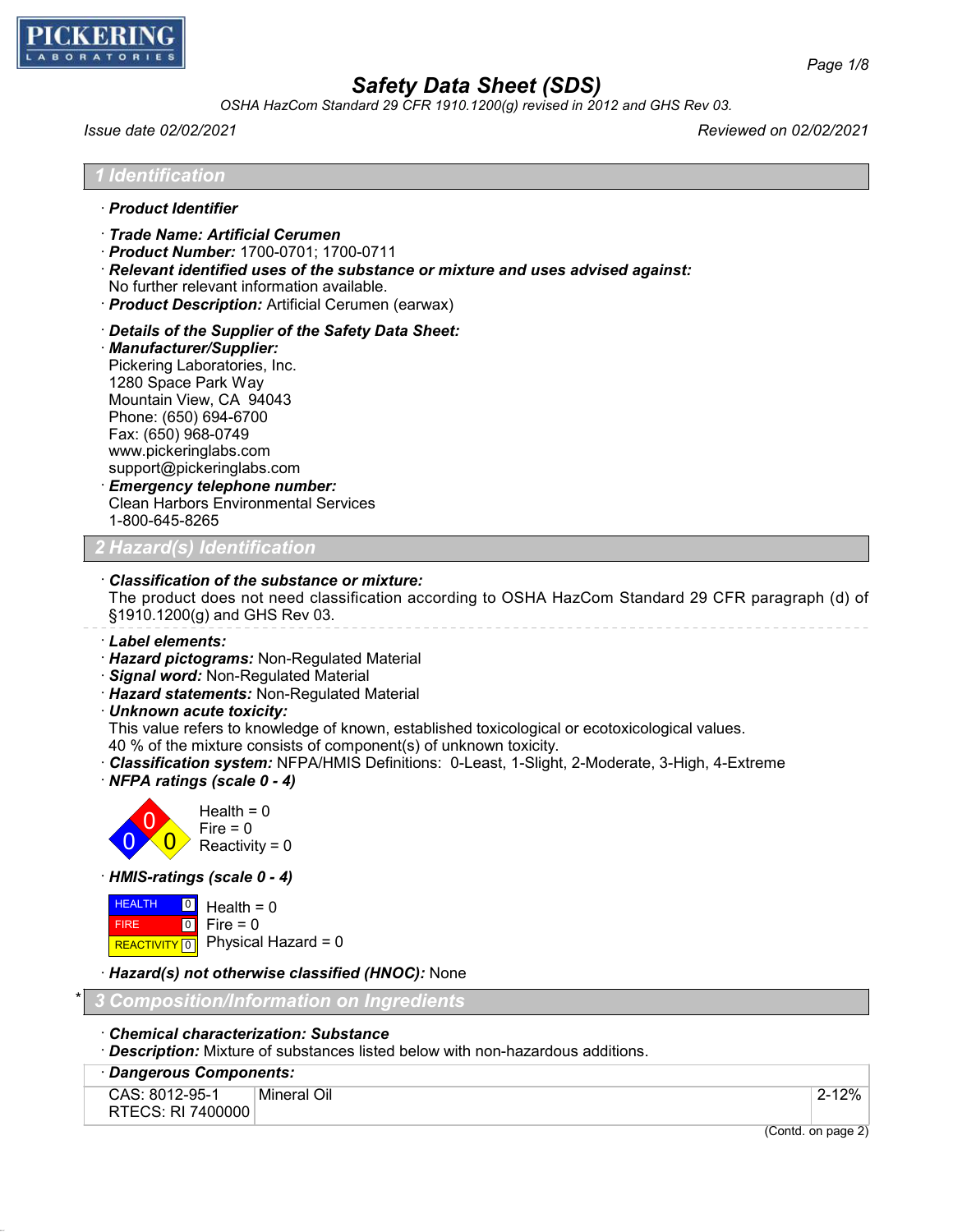

*OSHA HazCom Standard 29 CFR 1910.1200(g) revised in 2012 and GHS Rev 03.*

## *Issue date 02/02/2021 Reviewed on 02/02/2021*

### *Trade Name: Artificial Cerumen*

#### · *Additional information:*

The exact percentages of the ingredients of this mixture are considered to be proprietary and are withheld in accordance with the provisions of paragraph (i) of §1910.1200 of 29 CFR 1910.1200 Trade Secrets.

#### *4 First-Aid Measures*

### · *Description of first aid measures*

· *General information:*

Symptoms of poisoning may occur after exposure to dust, fumes or particulates; seek medical attention if feeling unwell.

· *After inhalation:*

Supply fresh air. If required, provide artificial respiration. Consult doctor if symptoms persist.

In case of unconsciousness place patient stably in the side position for transportation.

· *After skin contact:* If skin irritation occurs, consult a doctor.

- · *After eye contact:*
- If eye irritation occurs, consult a doctor.

Rinse opened eye for several minutes under running water.

· *After swallowing:*

Rinse mouth with water ensuring that rinse is not swallowed. Drink 2 glasses of water to dilute and induce vomitting by touching finger to the back of the victims throat. Get medical assistance immediately.

- · *Information for doctor*
- · *Most important symptoms and effects, both acute and delayed:* No further relevant information available.
- · *Indication of any immediate medical attention and special treatment needed:*
- No further relevant information available.

#### *5 Fire-Fighting Measures*

- · *Extinguishing media*
- · *Suitable extinguishing agents:* Use fire fighting measures that suit the environment.
- · *For safety reasons unsuitable extinguishing agents:* No further relevant information.
- · *Special hazards arising from the substance or mixture:* No further relevant information available.
- · *Advice for firefighters*
- · *Special protective equipment for firefighters:*

As in any fire, wear self-contained breathing apparatus pressure-demand (NIOSH approved or equivalent) and full protective gear to prevent contact with skin and eyes.

*6 Accidental Release Measures*

· *Personal precautions, protective equipment and emergency procedures:* Not required.

· *Environmental precautions:* No special measures required.

· *Methods and material for containment and cleaning up:*

Dispose of contaminated material as waste according to section 13.

Ensure adequate ventilation.

Dispose of the collected material according to regulations.

· *Reference to other sections:*

· *PAC-1:*

See Section 7 for information on safe handling.

See Section 8 for information on personal protection equipment.

See Section 13 for disposal information.

### · *Protective Action Criteria for Chemicals*

| · PAC-1: |                           |                                   |
|----------|---------------------------|-----------------------------------|
|          | 57-10-3 Palmitic acid     | $\vert$ 0.19 mg/m <sup>3</sup>    |
|          | 112-80-1 Oleic acid, pure | $ 220 \text{ mg/m}^3 $            |
|          | 544-63-8 Myristic acid    | $\vert 0.14 \text{ mg/m}^3 \vert$ |
|          |                           | $(Contd)$ on page 3)              |

(Contd. on page 3)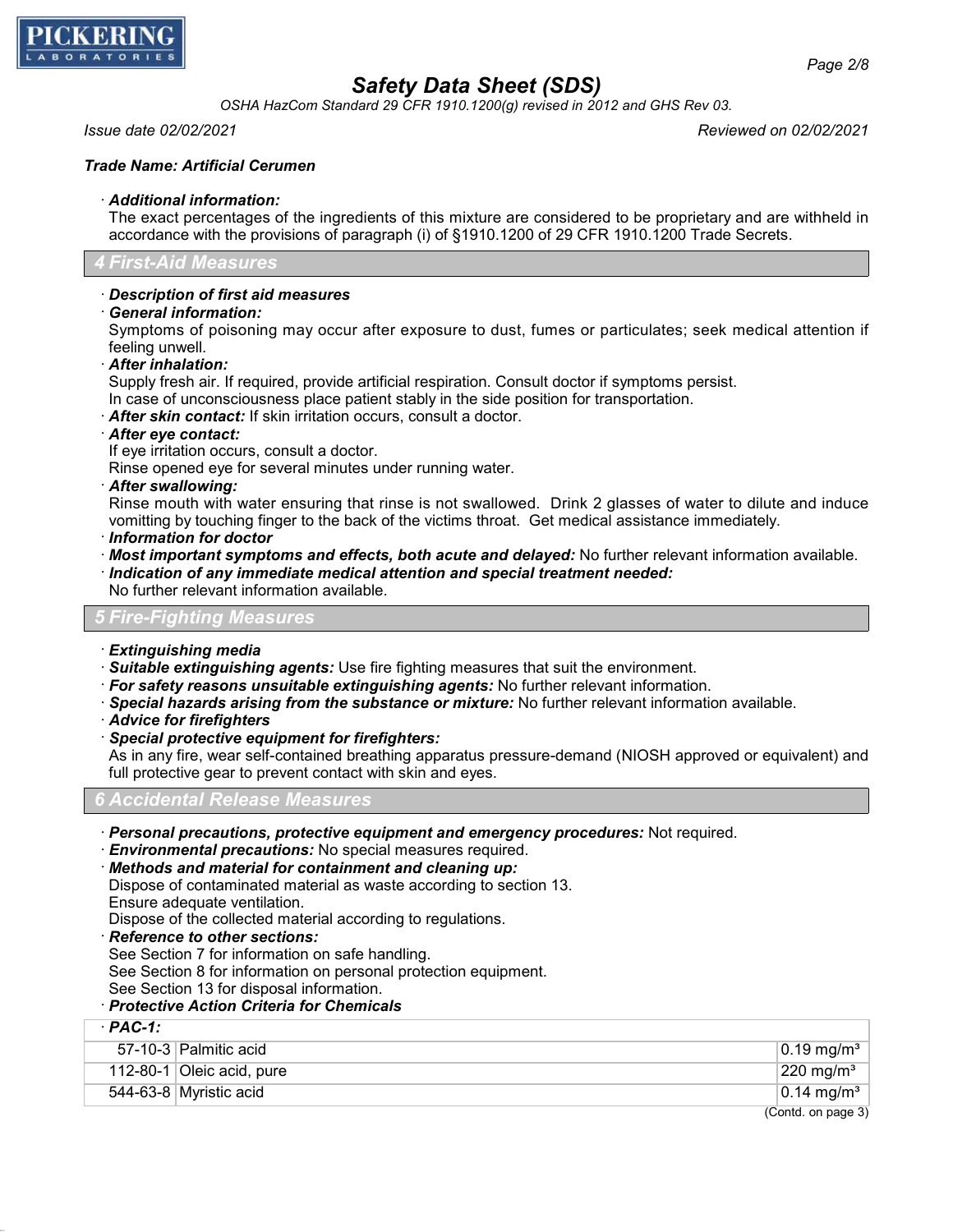

*OSHA HazCom Standard 29 CFR 1910.1200(g) revised in 2012 and GHS Rev 03.*

*Issue date 02/02/2021 Reviewed on 02/02/2021*

### *Trade Name: Artificial Cerumen*

| $·$ PAC-2: |                           |                          |
|------------|---------------------------|--------------------------|
|            | 57-10-3 Palmitic acid     | $2.1 \text{ mg/m}^3$     |
|            | 112-80-1 Oleic acid, pure | 2,400 mg/m <sup>3</sup>  |
|            | 544-63-8 Myristic acid    | 1.6 mg/ $m3$             |
| $·$ PAC-3: |                           |                          |
|            | 57-10-3 Palmitic acid     | 12 mg/m <sup>3</sup>     |
|            | 112-80-1 Oleic acid, pure | 15,000 mg/m <sup>3</sup> |
|            | 544-63-8 Myristic acid    | $9.3 \text{ mg/m}^3$     |

*7 Handling and Storage*

#### · *Handling*

- · *Precautions for safe handling:*
- Avoid contact with skin, eyes and clothing
- Avoid breathing dust.

Use personal protection equipment as outlined in section 8.

Avoid creating and breathing dust/fume/gas/mist/vapors/spray.

Ensure good ventilation/exhaustion at the workplace.

- · *Information about protection against explosions and fires:* No special measures required.
- · *Conditions for safe storage, including any incompatibilities*
- · *Storage*
- · *Requirements to be met by storerooms and receptacles:* Storage: refrigerated
- · *Information about storage in one common storage facility:* Not required.
- · *Further information about storage conditions:* Keep receptacle tightly sealed.
- · *Specific end use(s):* No further relevant information available.

*8 Exposure Controls/Personal Protection*

· *Additional information about design of technical systems:* No further data; see section 7.

· *Control parameters:*

### · *Components with occupational exposure limits:*

### **8012-95-1 Mineral Oil**

PEL Long-term value: 5 mg/m<sup>3</sup>

REL Short-term value: 10 mg/m<sup>3</sup> Long-term value: 5 mg/m<sup>3</sup> oil mist

TLV  $\parallel$ 

· *Additional information:* The lists that were valid during the creation of this SDS were used as basis.

### · *Exposure controls:*

- · *Personal protective equipment*
- · *General protective and hygienic measures:*

Use adequate exhaust ventilation to prevent inhalation of product vapors.

Do not eat or drink while handling product.

Immediately remove all soiled and contaminated clothing.

Keep away from foodstuffs, beverages and feed.

Wash hands before breaks and at the end of work.

#### · *Breathing equipment:*

Respiratory protection is not required unless handling of the material produces nuisance airborne concentrations.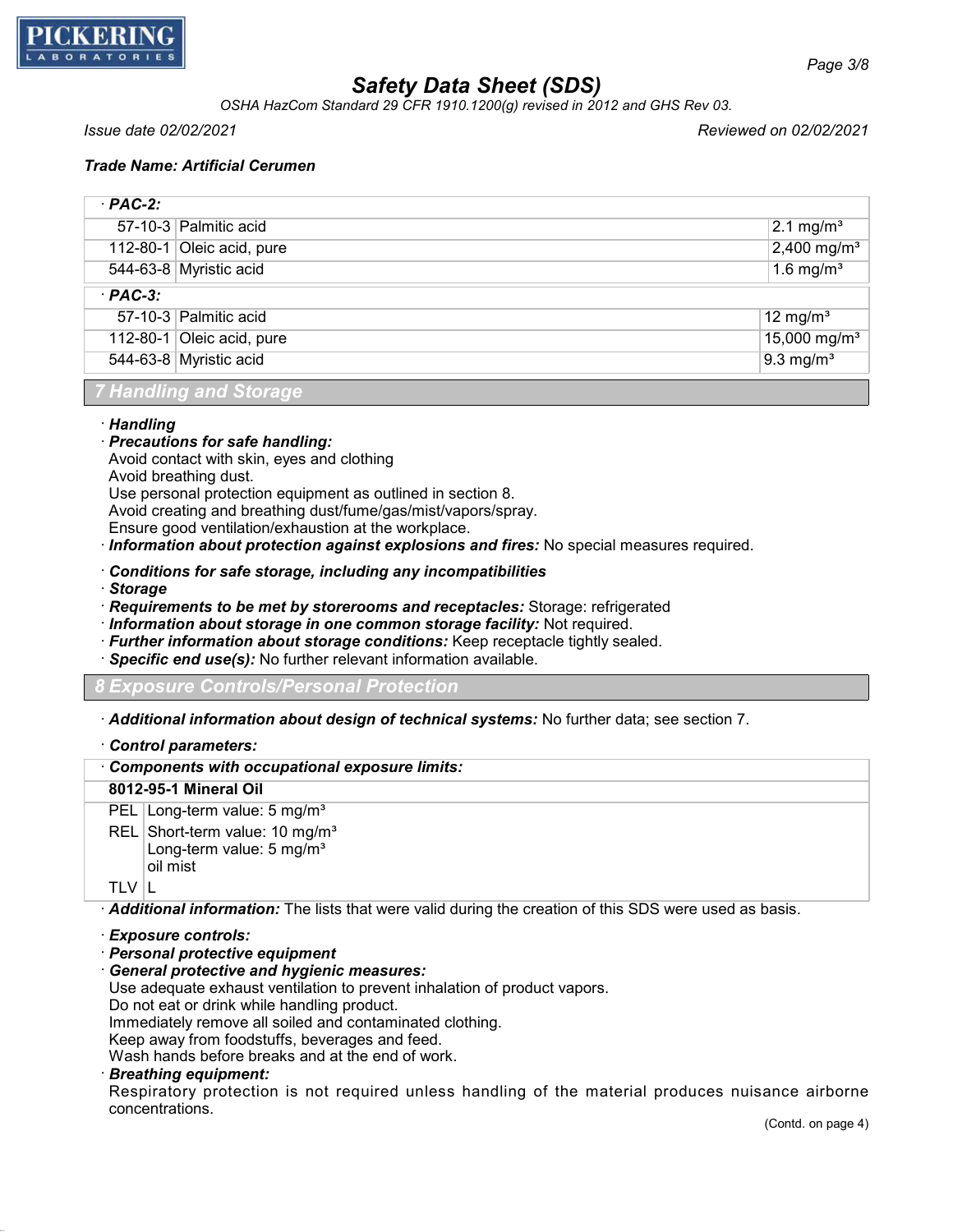

*OSHA HazCom Standard 29 CFR 1910.1200(g) revised in 2012 and GHS Rev 03.*

*Issue date 02/02/2021 Reviewed on 02/02/2021*

### *Trade Name: Artificial Cerumen*

· *Protection of hands:* Not required.

- · *Material of gloves:* Latex or vinyl
- · *Penetration time of glove material:* Not applicable.
- · *Eye protection:* Not required.
- · *Limitation and supervision of exposure into the environment:* None

|  | <b>9 Physical and Chemical Properties</b> |  |  |  |
|--|-------------------------------------------|--|--|--|
|  |                                           |  |  |  |

| Information on basic physical and chemical properties<br><b>General Information</b> |                                               |  |  |  |
|-------------------------------------------------------------------------------------|-----------------------------------------------|--|--|--|
| · Appearance:                                                                       |                                               |  |  |  |
| Form:                                                                               | Solid                                         |  |  |  |
| Color:                                                                              | Light yellow                                  |  |  |  |
| · Odor:                                                                             | Odorless                                      |  |  |  |
| · Odor threshold:                                                                   | Not determined.                               |  |  |  |
| · pH-value:                                                                         | Not determined.                               |  |  |  |
| Change in condition<br><b>Melting point/Melting range:</b>                          | Not determined.                               |  |  |  |
| · Flash point:                                                                      | None                                          |  |  |  |
| · Flammability (solid, gaseous):                                                    | Not determined.                               |  |  |  |
| · Ignition temperature:                                                             | Not applicable                                |  |  |  |
| · Decomposition temperature:                                                        | Not determined.                               |  |  |  |
| · Auto igniting:                                                                    | Product is not self-igniting.                 |  |  |  |
| · Danger of explosion:                                                              | Product does not present an explosion hazard. |  |  |  |
| · Explosion limits:                                                                 |                                               |  |  |  |
| Lower:                                                                              | Not determined.                               |  |  |  |
| <b>Upper:</b>                                                                       | Not determined.                               |  |  |  |
| · Vapor pressure:                                                                   | Not applicable.                               |  |  |  |
| · Density:                                                                          | Not determined.                               |  |  |  |
| · Relative density:                                                                 | Not determined.                               |  |  |  |
| · Vapor density:<br>· Evaporation rate:                                             | Not applicable.<br>Not applicable.            |  |  |  |
| · Solubility in / Miscibility with:                                                 |                                               |  |  |  |
| Water:                                                                              | Insoluble.                                    |  |  |  |
| · Partition coefficient (n-octanol/water): Not determined.                          |                                               |  |  |  |
| · Viscosity:                                                                        |                                               |  |  |  |
| Dynamic:                                                                            | Not applicable.                               |  |  |  |
| <b>Kinematic:</b>                                                                   | Not applicable.                               |  |  |  |
| · Solvent content:<br><b>VOC</b> content:                                           | 0.00%                                         |  |  |  |
| Other information:                                                                  | No further relevant information available.    |  |  |  |
| <b>10 Stability and Reactivity</b>                                                  |                                               |  |  |  |

· *Reactivity:* No further relevant information available.

· *Chemical stability:* Stable under normal conditions.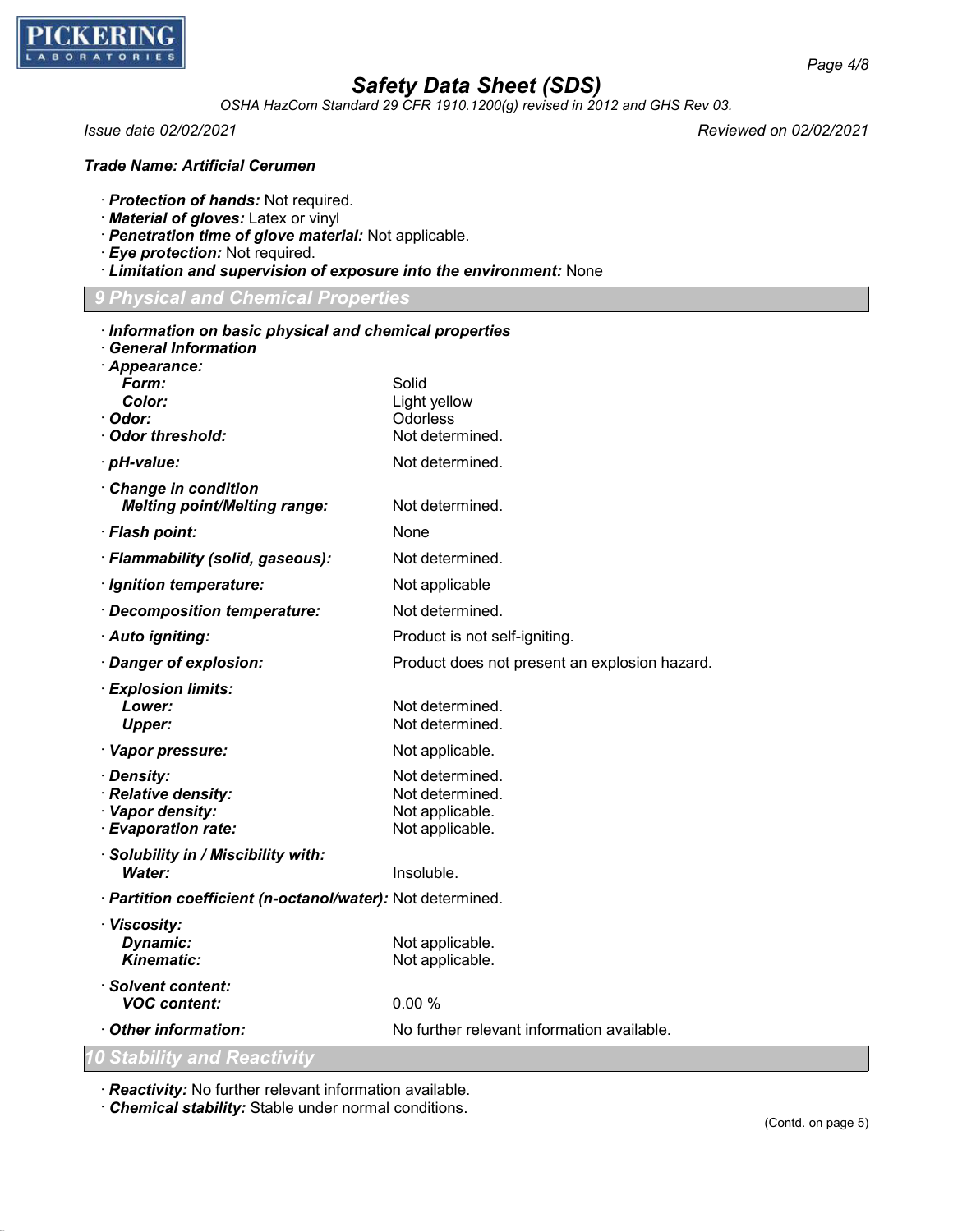

*OSHA HazCom Standard 29 CFR 1910.1200(g) revised in 2012 and GHS Rev 03.*

*Issue date 02/02/2021 Reviewed on 02/02/2021*

*Trade Name: Artificial Cerumen*

- · *Thermal decomposition / conditions to be avoided:* No decomposition if used according to specifications.
- · *Possibility of hazardous reactions:* No dangerous reactions known.
- · *Conditions to avoid:* No further relevant information available.
- · *Incompatible materials:* No further relevant information available.
- · *Hazardous decomposition products:* No dangerous decomposition products known.

## *11 Toxicological Information*

- · *Information on toxicological effects:*
- · *Acute toxicity:*

### · *LD/LC50 values that are relevant for classification:*

|        | 8012-95-1 Mineral Oil |                                                    |
|--------|-----------------------|----------------------------------------------------|
| Oral   | LD50                  | 22,000 mg/kg (Mouse)                               |
|        | LD50 Oral             | >5,000 ml/kg (Rat)                                 |
| Dermal | LD50                  | $\geq$ 3,000 mg/kg (Rabbit)                        |
|        |                       | Silght irritation                                  |
|        |                       | Inhalative $ $ LC50/96 hours $ $ >100 mg/l (Trout) |

### · *Primary irritant effect:*

· *On the skin:* Mild irritant effect.

· *On the eye:* Mild irritant effect.

### · *Additional toxicological information:*

The product shows the following dangers according to internally approved calculation methods for preparations:

- · *Carcinogenic categories:*
- · *IARC (International Agency for Research on Cancer):*

None of the ingredients are listed.

## · *NTP (National Toxicology Program):*

None of the ingredients are listed.

## · *OSHA-Ca (Occupational Safety & Health Administration):*

None of the ingredients are listed.

## *12 Ecological Information*

· *Toxicity:*

- · *Aquatic toxicity:* No further relevant information available.
- · *Persistence and degradability:* No further relevant information available.
- · *Behavior in environmental systems:*
- · *Bioaccumulative potential:* No further relevant information available.
- · *Mobility in soil:* No further relevant information available.
- · *Additional ecological information:*

· *General notes:*

Water hazard class 1 (Self-assessment): slightly hazardous for water

Do not allow undiluted product or product that has not been neutralized to reach ground water, water course or sewage system.

- · *Results of PBT and vPvB assessment:*
- · *PBT:* Not applicable.
- · *vPvB:* Not applicable.

· *Other adverse effects:* No further relevant information available.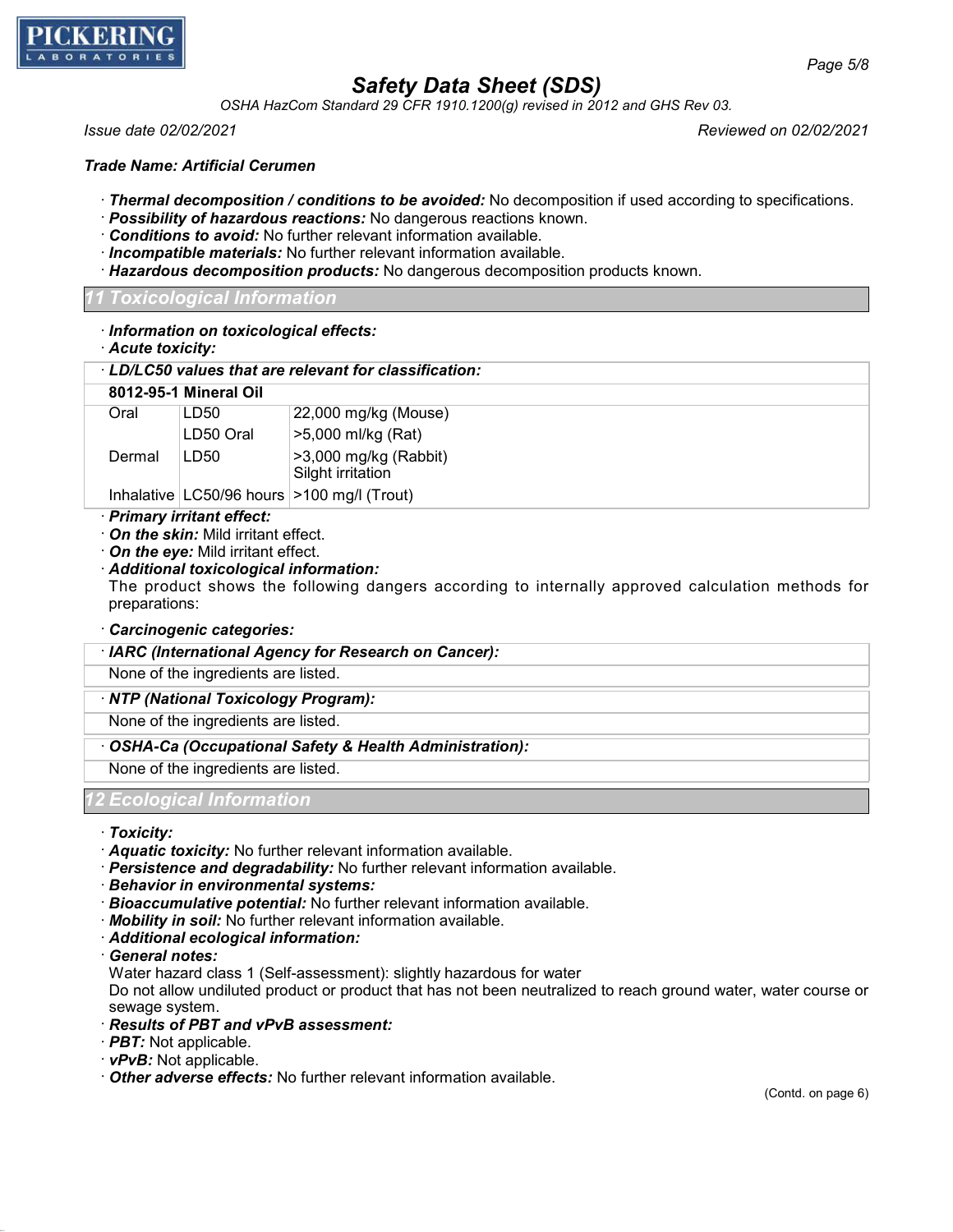

*OSHA HazCom Standard 29 CFR 1910.1200(g) revised in 2012 and GHS Rev 03.*

*Page 6/8*

#### *Trade Name: Artificial Cerumen*

*13 Disposal Considerations*

## · *Waste treatment methods*

· *Recommendation:*

This product may be mixed with a combustible solvent and burned in a chemical incinerator equipped with an after burner and scruber. This product can also be sent to an EPA approved waste disposal facility. Observe all federal, state and local environmental regulations when disposing of this material.

- · *Uncleaned packaging*
- · *Recommendation:* Disposal must be made according to official regulations.

| <b>14 Transport Information</b> |  |
|---------------------------------|--|
|                                 |  |

| · UN-Number:                                                  |                        |
|---------------------------------------------------------------|------------------------|
| · DOT, ADR/ADN, ADN, IMDG, IATA                               | Non-Regulated Material |
| · UN proper shipping name:<br>· DOT, ADR/ADN, ADN, IMDG, IATA | Non-Regulated Material |
| · Transport hazard class(es):                                 |                        |
| · DOT, ADR/ADN, ADN, IMDG, IATA                               |                        |
| · Class:                                                      | Non-Regulated Material |
| · Packing group:                                              |                        |
| · DOT, ADR/ADN, IMDG, IATA                                    | Non-Regulated Material |
| · Environmental hazards:                                      | Not applicable.        |
| · Special precautions for user:                               | Not applicable.        |
| · Transport in bulk according to Annex II of                  |                        |
| <b>MARPOL73/78 and the IBC Code:</b>                          | Not applicable.        |
| · UN "Model Regulation":                                      | Non-Regulated Material |
| 15 Regulatory Information                                     |                        |

- · *Safety, health and environmental regulations/legislation specific for the substance or mixture:* No further relevant information available.
- · *SARA (Superfund Amendments and Reauthorization):*
- · *Section 355 (extremely hazardous substances):*

None of the ingredients are listed.

· *Section 313 (Specific toxic chemical listings):*

None of the ingredients are listed.

· *TSCA (Toxic Substances Control Act):*

All components have the value ACTIVE.

· *Hazardous Air Pollutants*

None of the ingredients are listed.

· *California Proposition 65:*

· *Chemicals known to cause cancer:*

None of the ingredients are listed.

· *Chemicals known to cause reproductive toxicity for females:*

None of the ingredients are listed.

· *Chemicals known to cause reproductive toxicity for males:*

None of the ingredients are listed.

(Contd. on page 7)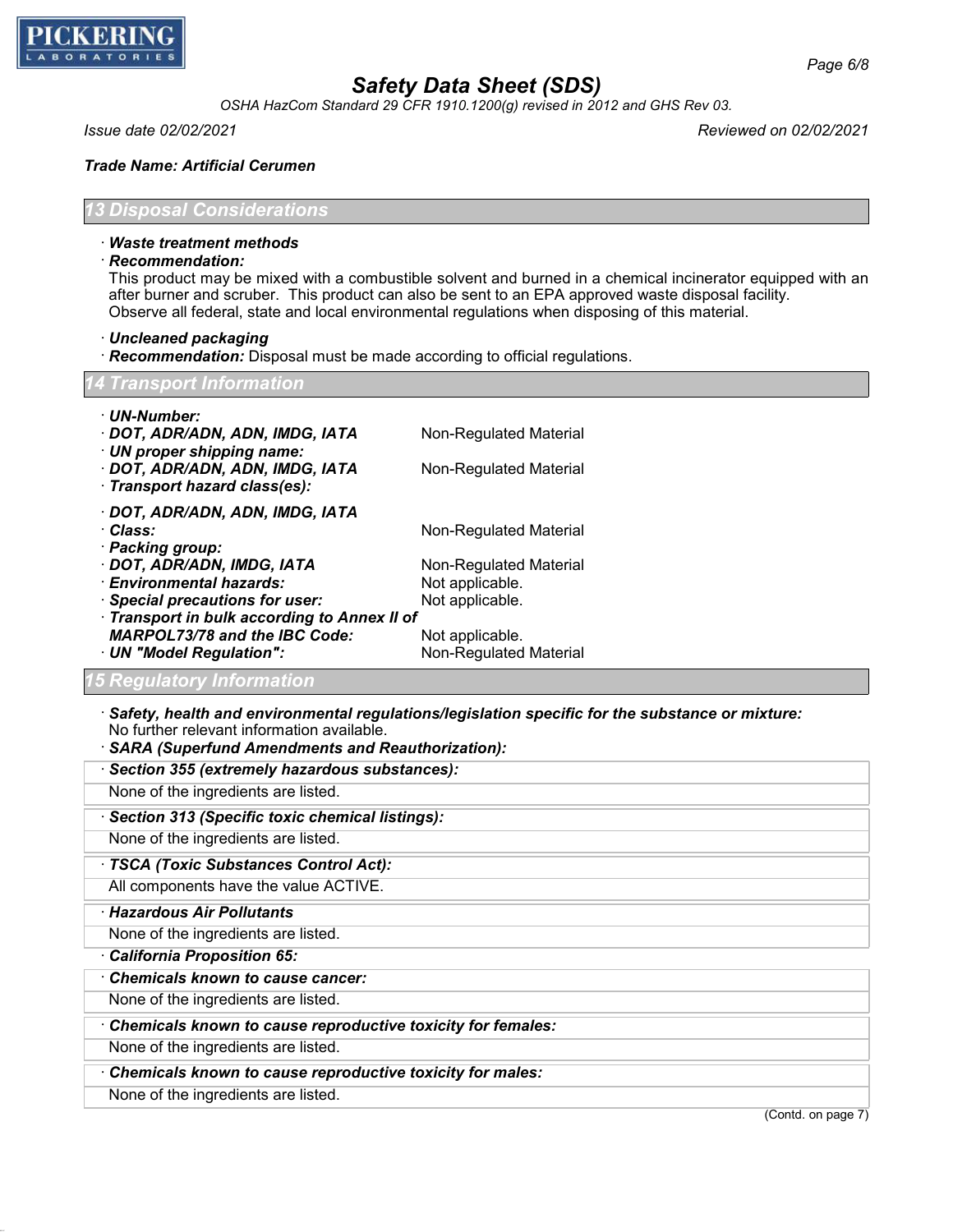

*OSHA HazCom Standard 29 CFR 1910.1200(g) revised in 2012 and GHS Rev 03.*

*Issue date 02/02/2021 Reviewed on 02/02/2021*

| <b>Trade Name: Artificial Cerumen</b> |  |  |
|---------------------------------------|--|--|
|---------------------------------------|--|--|

| Chemicals known to cause developmental toxicity: |  |
|--------------------------------------------------|--|
| None of the ingredients are listed.              |  |
| · New Jersey Right-to-Know List:                 |  |
| 8012-95-1 Mineral Oil                            |  |
| · New Jersey Special Hazardous Substance List:   |  |
| None of the ingredients are listed.              |  |
| · Pennsylvania Right-to-Know List:               |  |
| 112-80-1 Oleic acid, pure                        |  |
| 8006-54-0 Lanolin, anhydrous                     |  |
| · Pennsylvania Special Hazardous Substance List: |  |
| None of the ingredients are listed.              |  |
| Carcinogenic categories:                         |  |
|                                                  |  |

#### · *EPA (Environmental Protection Agency):*

None of the ingredients are listed.

### · *TLV (Threshold Limit Value established by ACGIH):*

None of the ingredients are listed.

### · *NIOSH-Ca (National Institute for Occupational Safety and Health):*

None of the ingredients are listed.

· *GHS label elements* Non-Regulated Material

· *Hazard pictograms:* Non-Regulated Material

· *Signal word:* Non-Regulated Material

· *Hazard statements:* Non-Regulated Material

· *National regulations:*

None of the ingredients are listed.

· *Chemical safety assessment:* A Chemical Safety Assessment has not been carried out.

### *16 Other Information*

The information and recommendations in this safety data sheet are, to the best of our knowledge, accurate as of the date of issue. Nothing herein shall be deemed to create warranty, expressed or implied, and shall not establish a legally valid contractual relationship. It is the responsibility of the user to determine applicability of this information and the suitability of the material or product for any particular purpose.

· *Contact:*

· *Date of last revision/ revision number:* 02/02/2021 / 4

· *Abbreviations and acronyms:*

ADR: The European Agreement concerning the International Carriage of Dangerous Goods by Road

ADN: The European Agreement concerning the International Carriage of Dangerous Goods by Inland Waterways

IMDG: International Maritime Code for Dangerous Goods

DOT: US Department of Transportation

IATA: International Air Transport Association EINECS: European Inventory of Existing Commercial Chemical Substances

ELINCS: European List of Notified Chemical Substances

CAS: Chemical Abstracts Service (division of the American Chemical Society)

NFPA: National Fire Protection Association (USA)

HMIS: Hazardous Materials Identification System (USA)

- VOC: Volatile Organic Compounds (USA, EU)
- LC50: Lethal concentration, 50 percent
- LD50: Lethal dose, 50 percent

PBT: Persistent, Bioaccumulative and Toxic

vPvB: very Persistent and very Bioaccumulative NIOSH: National Institute for Occupational Safety and Health